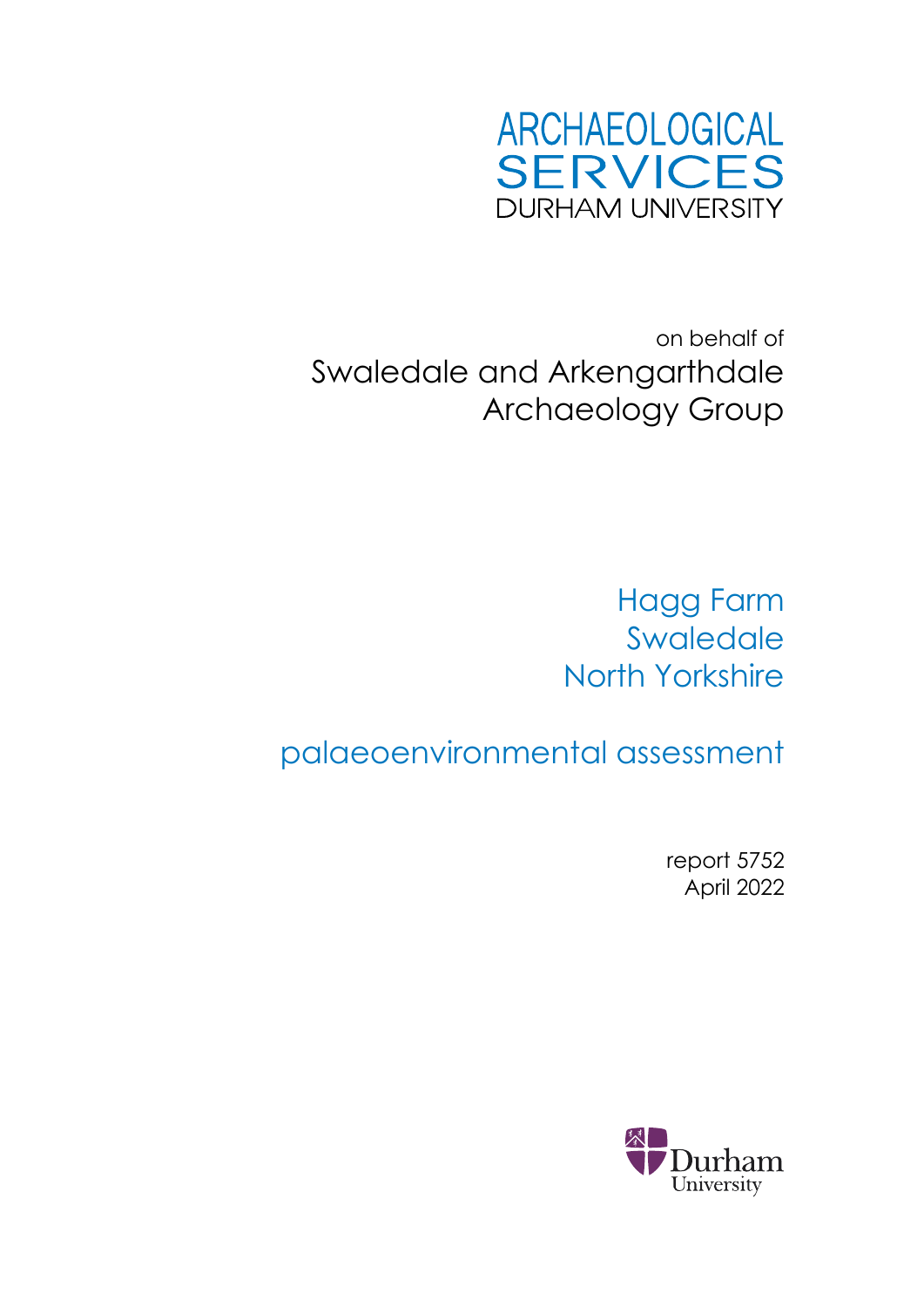## **Contents**

| 1. | Summary            |   |
|----|--------------------|---|
| 2. | Project background |   |
| 3. | Methods            |   |
| 4. | Results            | 3 |
| 5. | Discussion         | 3 |
| 6. | Recommendations    | 3 |
| 7. | Sources            |   |
|    |                    |   |

Appendix 1: Data from palaeoenvironmental assessment 5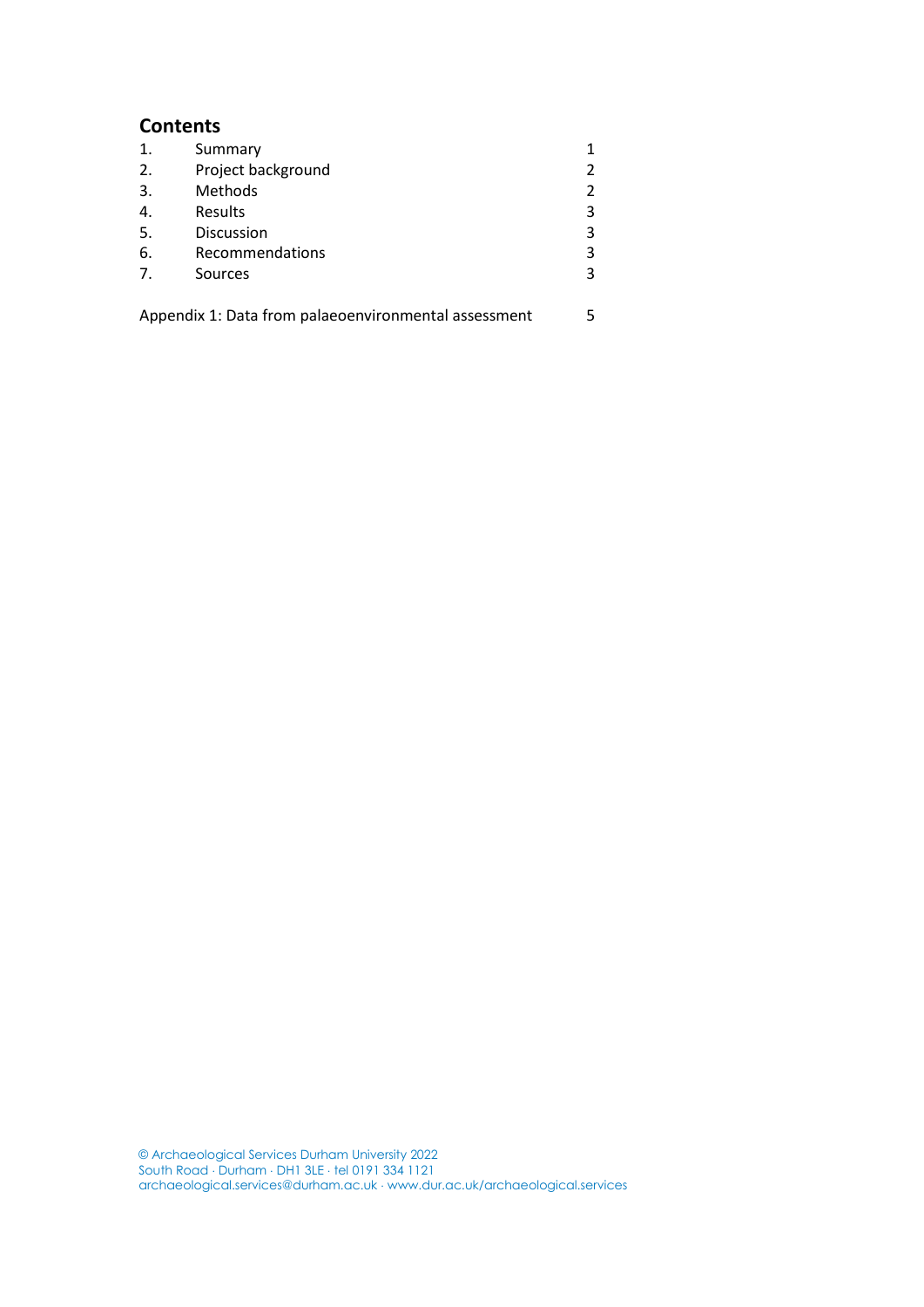## **1. Summary**

#### **The project**

- 1.1 This report presents a palaeoenvironmental assessment of three bulk samples taken during archaeological excavations of a Romano-British settlement at Hagg Farm, Swaledale, North Yorkshire.
- 1.2 The works were commissioned by Swaledale and Arkengarthdale Archaeology Group (SWAAG) and conducted by Archaeological Services Durham University.

#### **Results**

1.3 Palaeoenvironmental evidence is consistent with the provisional Roman date, particularly given the presence of cf. spelt wheat, 6-row barley and probable charred remnants of heathland turves. The results are comparable to previous palaeoenvironmental data from Hagg Farm.

#### **Recommendations**

- 1.4 No further analysis is required for the samples.
- 1.5 The flots should be retained as part of the physical archive of the site. The residues were discarded following examination.
- 1.6 The following plant remains are recommended as the best options for radiocarbon dating and are ranked by their likelihood to provide a reliable date; other options are available if required (see Appendix 1):-

[159] <47> pit/linear ditch – Charred barley grain [157] <46> burnt spread – Charred false oat-grass tuber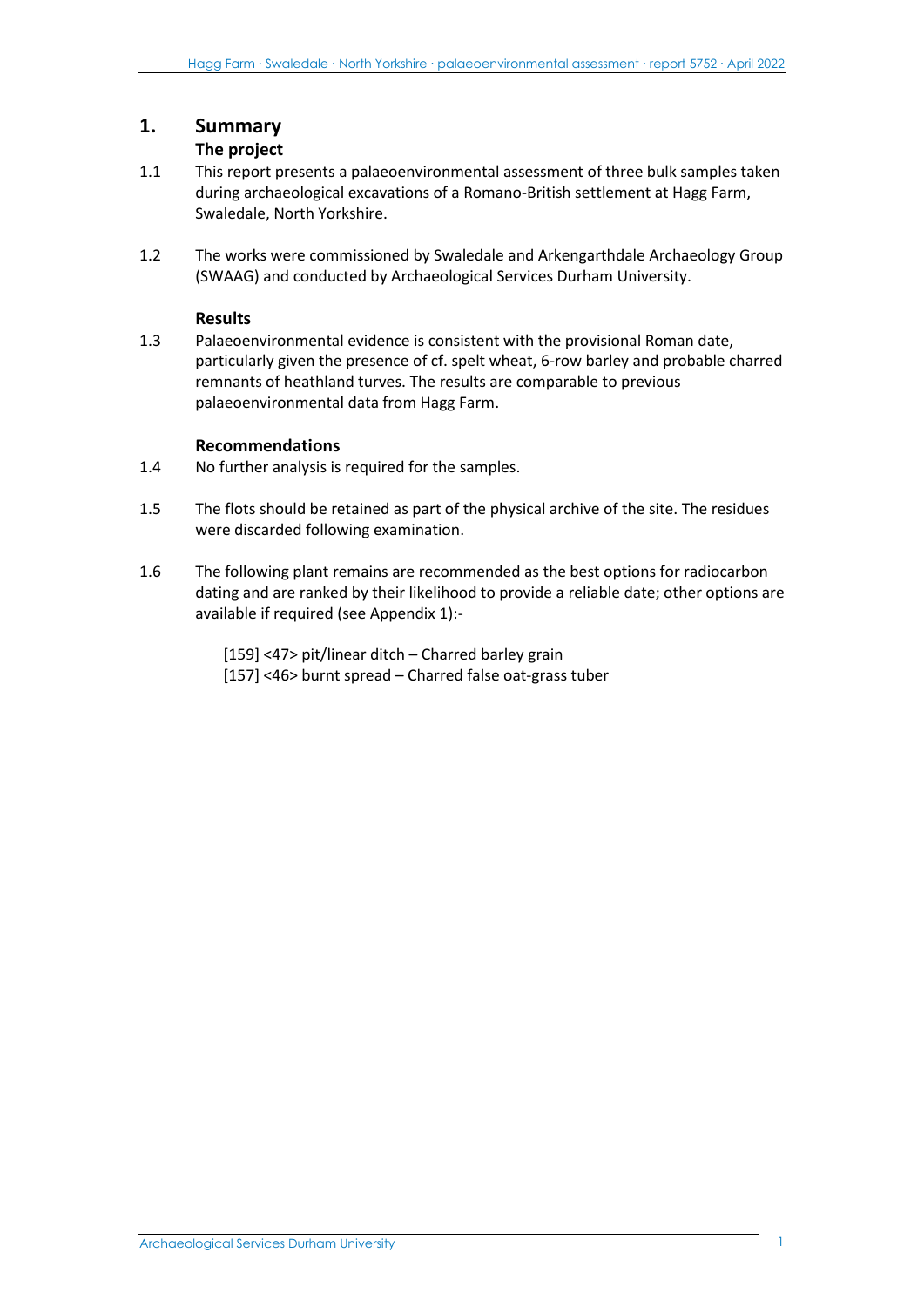## **2. Project background**

#### **Location and background**

2.1 Archaeological works were conducted by SWAAG at Hagg Farm, Swaledale, North Yorkshire. This report presents a palaeoenvironmental assessment of three bulk samples comprising a posthole fill [154], a burnt spread [157] and the fill [159] of a stone-lined pit or possible linear ditch, all probably Roman in date.

#### **Objective**

2.2 The objective of the scheme of works was to assess the palaeoenvironmental potential of the samples, establish the presence of suitable radiocarbon dating material, and provide the client with appropriate recommendations.

#### **Dates**

2.3 The samples were received by Archaeological Services on 21st February 2022. Assessment and report preparation was conducted between 1st and 30th April 2022.

#### **Personnel**

2.4 Assessment and report preparation was conducted by Dr Charlotte O'Brien. Sample processing was by Cyrus Edgcombe.

#### **Archive**

2.5 The site code is **HFS21**, for **H**agg **F**arm **S**waledale 20**21**. The finds, flots and charred plant remains are currently held in the Palaeoenvironmental Laboratory at Archaeological Services Durham University awaiting collection.

# **3. Methods**

- 3.1 The bulk samples were manually floated and sieved through a 500*μ*m mesh. The residues were examined for shells, fruitstones, nutshells, charcoal, small bones, pottery, flint, glass and industrial residues, and were scanned using a magnet for ferrous fragments. The flots were examined at up to x60 magnification for charred and waterlogged botanical remains using a Leica MZ7.5 stereomicroscope. Identifications were aided by comparison with modern reference material held in the Palaeoenvironmental Laboratory at Archaeological Services Durham University, and by reference to relevant literature (Cappers *et al.* 2006; Jacomet 2006). Habitat classification follows Preston *et al.* (2002). Plant nomenclature follows Stace (2010).
- 3.2 Selected charcoal fragments were identified, in order to provide material suitable for radiocarbon dating and to determine the nature and condition of the assemblages. The transverse, radial and tangential sections were examined at up to x500 magnification using a Nikon Eclipse microscope. Identifications were assisted by the descriptions of Schweingruber (1990), Gale & Cutler (2000) and Hather (2000), and modern reference material held in the Palaeoenvironmental Laboratory at Archaeological Services Durham University.
- 3.3 The works were undertaken in accordance with the palaeoenvironmental research aims and objectives outlined in the regional archaeological research framework and resource agendas (Roskams & Whyman 2007; Hall & Huntley 2007; Huntley 2010).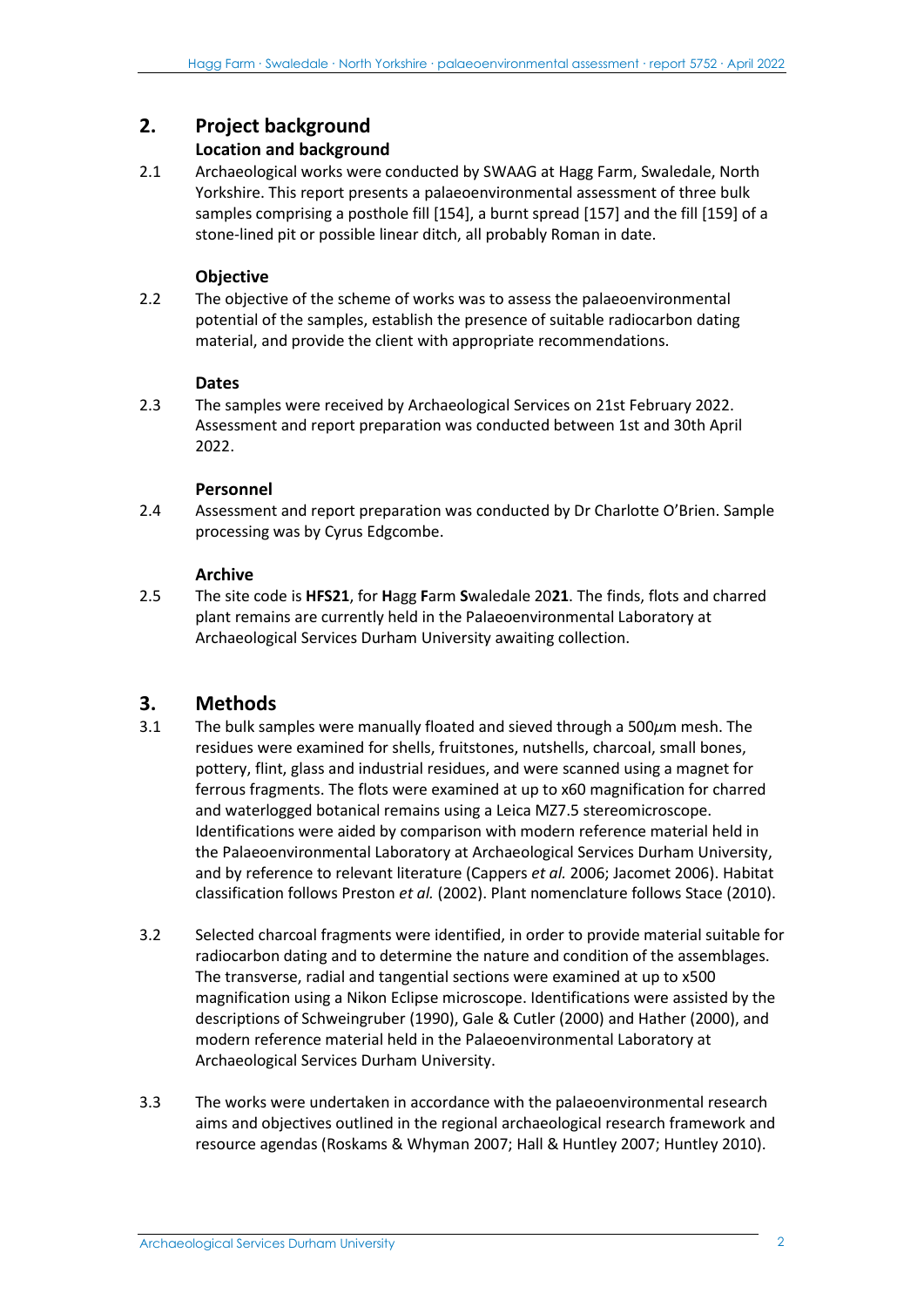# **4. Results**

- 4.1 The samples produced small flots comprising a few charcoal fragments and small to moderate quantities of charred plant remains. These include cereal grains, heather twigs, rhizome/tubers (including false oat-grass) and weed seeds (sheep's sorrel, bedstraws, grass). Pit/ditch fill [159] has the largest quantity of cereal grains which are predominantly barley. Poor condition prevents further identification of most of the grains, although the twisted shape of some of them points to 6-row barley (*Hordeum vulgare*). The few wheat grains have the parallel sided-form typical of spelt wheat (*Triticum spelta*). Animal bone/tooth fragments are present in [159]. There are no finds in the other samples.
- 4.2 Detailed palaeoenvironmental results and a provisional date for each context are presented in Appendix 1. Material for radiocarbon dating is listed in the recommendations section.

# **5. Discussion**

5.1 The palaeoenvironmental evidence is consistent with the provisional Roman date, particularly given the presence of probable spelt wheat and 6-row barley which were the principal crops for this period (Hall & Huntley 2007; Greig 1991). Furthermore, the charred remains of heather twigs, rhizomes and propagules of acid grassland plants such as sheep's sorrel, are all listed as characterising the remnants of burnt turves in the archaeological record (Hall 2003), which is another characteristic of late prehistoric and Roman sites within the region. The results are comparable to previous palaeoenvironmental data from Hagg Farm (Archaeological Services 2014; 2017; 2019; 2020).

# **6. Recommendations**

- 6.1 No further analysis is required for the samples. If further work is undertaken at the site, the results of this assessment should be added to any additional palaeoenvironmental data produced.
- 6.2 The flots should be retained as part of the physical archive of the site. The residues were discarded following examination.
- 6.3 The following plant remains are recommended as the best options for radiocarbon dating and are ranked by their likelihood to provide a reliable date; other options are available if required (see Appendix 1):-

[159] <47> pit/linear ditch – Charred barley grain [157] <46> burnt spread – Charred false oat-grass tuber

# **7. Sources**

Archaeological Services 2014 *West Hagg Site 103 Swaledale, North Yorkshire: archaeological excavation.* Unpublished report **3360**, Archaeological Services Durham University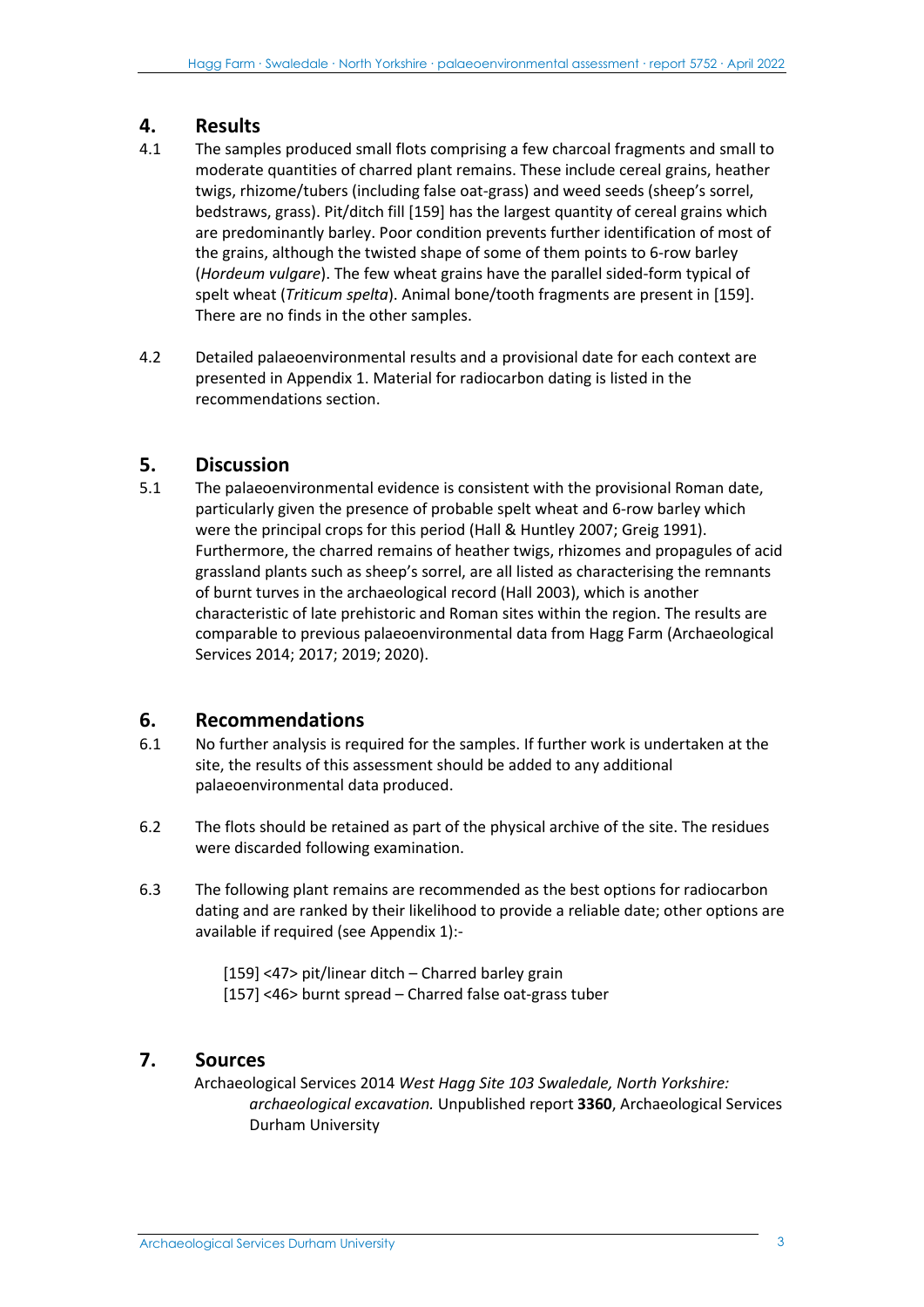Archaeological Services 2017 *Hagg Farm, Swaledale, North Yorkshire:* 

- *palaeoenvironmental assessment.* Unpublished report **4647**, Archaeological Services Durham University
- Archaeological Services 2019 *Hagg Farm, Swaledale, North Yorkshire:*

*palaeoenvironmental assessment.* Unpublished report **4951**, Archaeological Services Durham University

Archaeological Services 2020 *Hagg Farm, Swaledale, North Yorkshire: palaeoenvironmental assessment.* Unpublished report **5240**, Archaeological Services Durham University

- Cappers, R T J, Bekker, R M, & Jans, J E A, 2006 *Digital Seed Atlas of the Netherlands*. Groningen
- Gale, R, & Cutler, D, 2000 *Plants in archaeology; identification manual of vegetative plant materials used in Europe and the southern Mediterranean to c.1500*. **Otley**
- Greig, J R A, 1991 The British Isles, in W Van Zeist, K Wasylikowa & K-E Behre (eds) *Progress in Old World Palaeoethnobotany*. Rotterdam
- Hall, A, 2003 *Recognition and characterisation of turves in archaeological occupation deposits by means of macrofossil plant remains.* Centre for Archaeology Report **16/2003**. English Heritage
- Hall, A R, & Huntley, J P, 2007 *A review of the evidence for macrofossil plant remains from archaeological deposits in northern England*. Research Department Report Series no. **87**. London
- Hather, J G, 2000 *The identification of the Northern European Woods: a guide for archaeologists and conservators*. London
- Huntley, J P, 2010 *A review of wood and charcoal recovered from archaeological excavations in Northern England*. Research Department Report Series no. **68**. London
- Jacomet, S, 2006 *Identification of cereal remains from archaeological sites*. Basel
- Preston, C D, Pearman, D A, & Dines, T D, 2002 *New Atlas of the British and Irish Flora.* Oxford
- Roskams, S & Whyman, M, 2007 *Yorkshire Archaeological Research Framework: research agenda*. York
- Schweingruber, F H, 1990 *Microscopic wood anatomy*. Birmensdorf Stace, C, 2010 *New Flora of the British Isles*. Cambridge